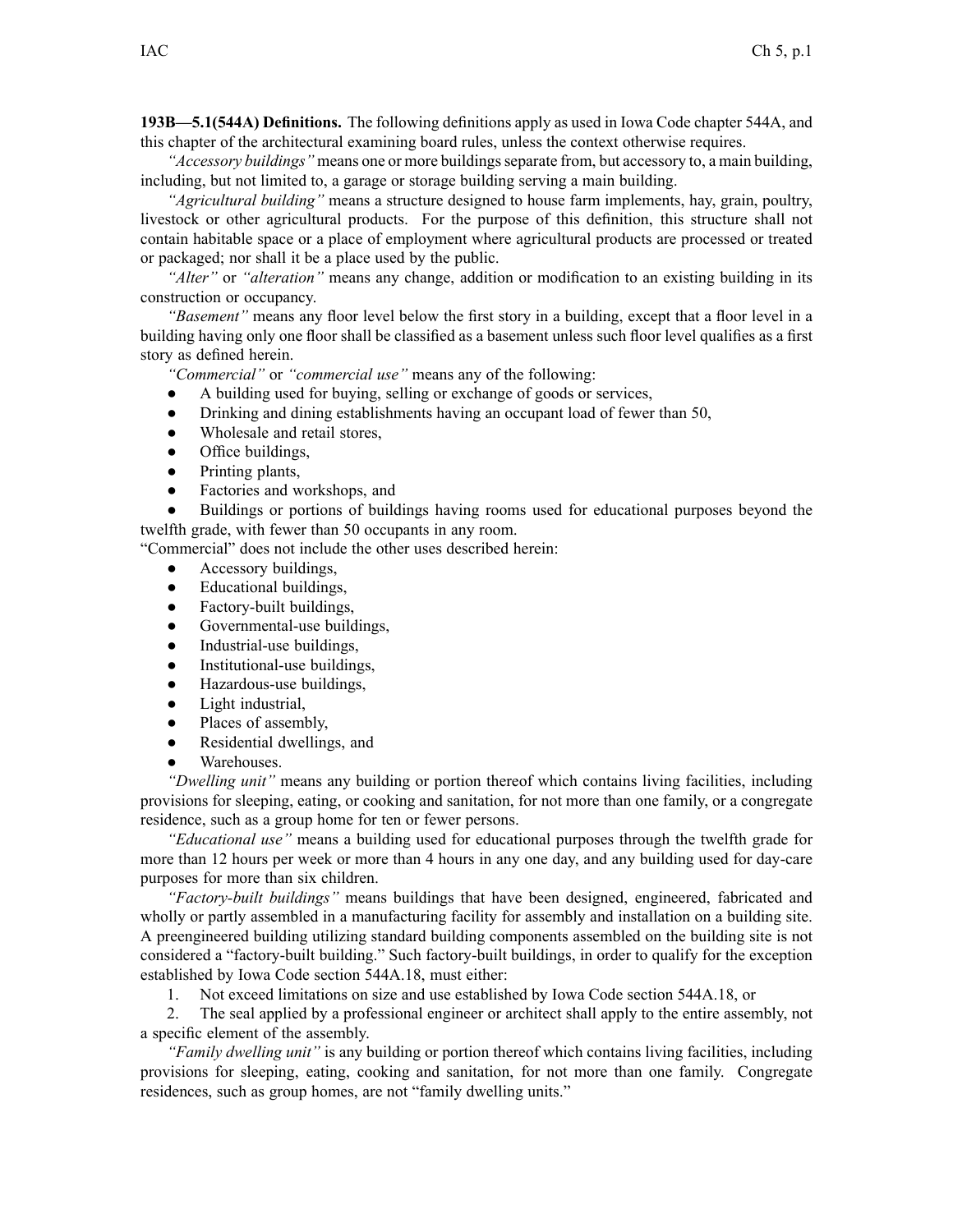*"Governmental use"* means <sup>a</sup> building or portion of <sup>a</sup> building owned or occupied by <sup>a</sup> municipal, county, state, federal, or other public agency including, but not limited to, municipal fire and police stations and libraries.

*"Gross floor area"* means the aggregate floor area of an entire building enclosed by and including the surrounding exterior walls, and including the aggregate total area of existing, new and additional construction which is physically connected by enclosed space.

*"Habitable space (room)"* means <sup>a</sup> space in <sup>a</sup> structure for living, sleeping, eating or cooking. Bathrooms, toilet compartments, closets, halls, storage or utility space, and similar areas are not considered "habitable space."

*"Industrial use"* means any of the following:

 $\bullet$  A building used for the manufacturing, fabrication, or assembly of goods or materials including aircraft hangars;

- $\bullet$ Open parking garages;
- ●Helistops;
- Ice plants;
- ●Power plants;
- $\bullet$ Pumping plants;
- ●Cold storage and creameries; and
- ●Factories and workshops.

*"Institutional use"* means any of the following:

 $\bullet$  Nurseries for the full-time care of children under the age of six, accommodating more than five persons;

- ●Hospitals;
- ●Sanitariums;
- $\bullet$ Nursing homes;
- ●Homes for children six years of age or over, accommodating more than five persons;

● Mental hospitals, mental sanitariums, jails, prisons, reformatories, and buildings where personal liberties of persons are similarly restrained;

- ●Group homes; and
- ●Adult day-care facilities.

*"Light industrial"* means buildings used solely to house industrial use that are not more than one story in height and not exceeding 10,000 square feet in gross floor area, or are not more than two stories in height and not exceeding 6,000 square feet in gross floor area.

*"Nonstructural alterations"* means modifications to an existing building which do not include any changes to structural members of <sup>a</sup> building, or do not modify means of egress, handicap accessible routes, fire resistivity or other life safety concerns.

*"Occupancy"* means the purpose for which <sup>a</sup> building, or par<sup>t</sup> thereof, is used or intended to be used. *"Office use"* means <sup>a</sup> building housing <sup>a</sup> commercial use.

*"Outbuildings"* has the same meaning as "accessory buildings.*"*

*"Place of assembly of people or public gathering"* means <sup>a</sup> building or <sup>a</sup> portion of <sup>a</sup> building used for the gathering together of 50 or more persons for such purposes as deliberation, education, instruction, worship, entertainment, amusement, drinking or dining, or awaiting transportation.

*"Residential use"* includes hotels, apartment houses, dwellings, and lodging houses.

*"Story"* means that portion of <sup>a</sup> building included between the upper surface of any floor and the upper surface of the floor next above, excep<sup>t</sup> that the topmost story shall be that portion of the building included between the upper surface of the topmost floor and the ceiling or roof above. If the finished floor level directly above <sup>a</sup> usable or unused under-floor space is more than 6 feet (1829 mm) above grade for more than 50 percen<sup>t</sup> of the total perimeter or is more than 12 feet (3658 mm) above grade at any point, such usable or unused under-floor space shall be considered <sup>a</sup> story.

*"Story, first"* means the lowest story of a building which qualifies as a story, as defined herein, except that the floor level in <sup>a</sup> building having only one floor level shall be classified as <sup>a</sup> first story, provided